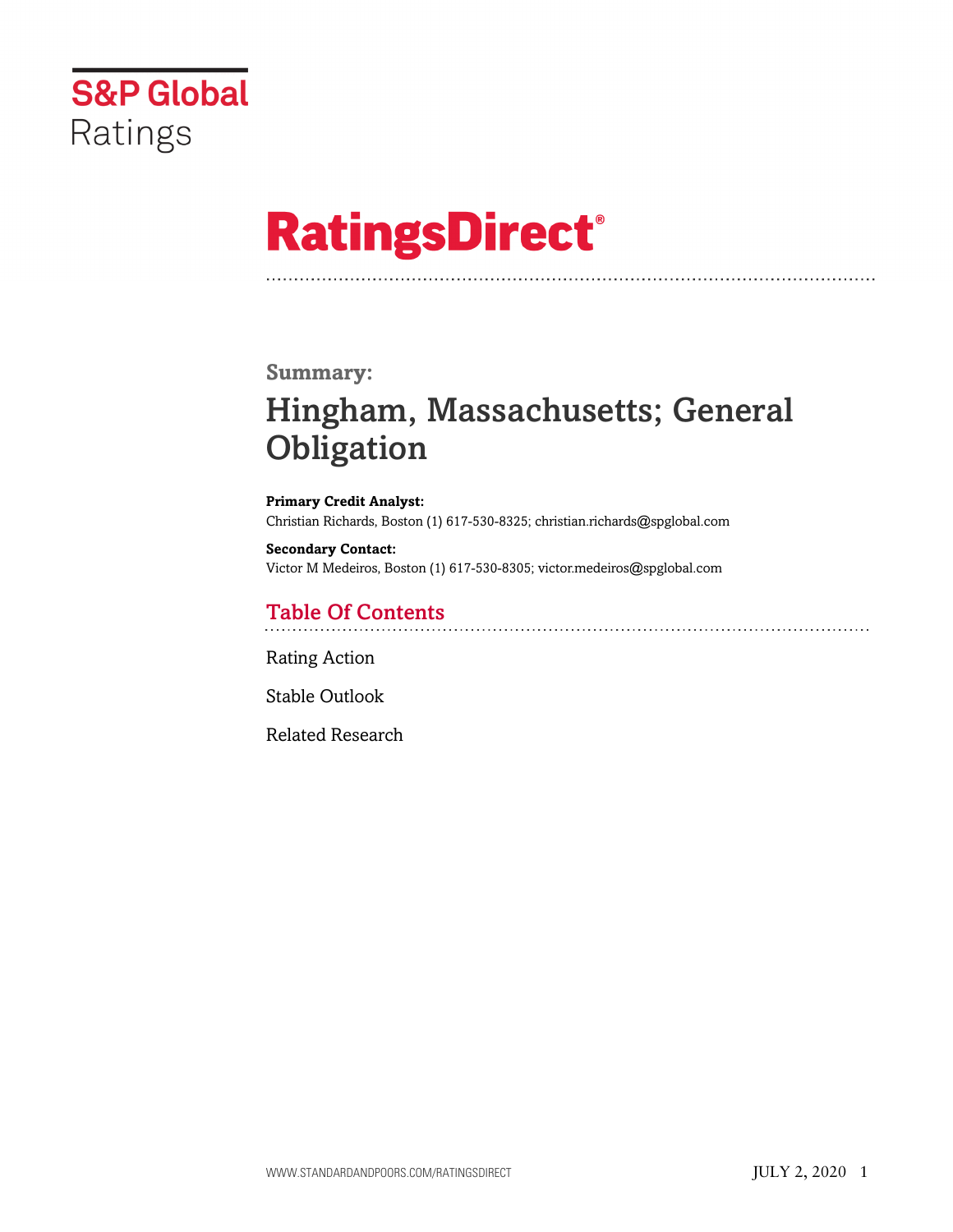# **Summary:** Hingham, Massachusetts; General Obligation

| <b>Credit Profile</b>                               |            |          |
|-----------------------------------------------------|------------|----------|
| US\$104.095 mil GO wtr bnds ser 2020 due 02/01/2050 |            |          |
| Long Term Rating                                    | AAA/Stable | New      |
| Hingham Twn GO unltd tax bnds                       |            |          |
| Long Term Rating                                    | AAA/Stable | Affirmed |

# <span id="page-1-0"></span>Rating Action

S&P Global Ratings assigned its 'AAA' long-term rating to Hingham, Mass.' series 2020 general obligation (GO) bonds. At the same time, S&P Global Ratings affirmed its 'AAA' long-term rating on the town's existing GO debt. The outlook is stable.

The town's full-faith-and-credit pledge secures the bonds, subject to Proposition 2-1/2 limitations. We have not made a rating distinction between the limited-tax pledge and the town's general creditworthiness because the ad valorem tax securing the limited-tax obligation is not derived from a measurably narrower property tax base and financial resources are fungible, supporting our view of the town's overall ability and willingness to pay debt service. Proceeds from the 2020 issuance (approximately \$104 million) will be used to fund acquisition of the town's water system, currently held by a private entity.

#### Credit overview

Hingham's financial management team has a demonstrated history of producing year-end results that outperform the budget, through conservative underlying assumptions and in-year monitoring of performance. The town's primarily residential tax base is affluent and stable, and we expect that residents will generally pay property taxes--the town's primary revenue source--in a timely manner despite the current health and economic pressures. We expect the town's debt and liabilities profile will improve over time, after it has three-years of demonstrated debt service coverage (DSC) within the new water enterprise fund, which the town expects will fully support debt service. The town's acquisition of its water system represents the culmination of nearly a decade of study, including external validation of financial models and projections. While the current issuance is about 170% of Hingham's previously issued and outstanding debt, we believe the town is likely to show more than 1x coverage over the next three years, leading to our view of full self-support of this issuance and improvement in the debt profile, notwithstanding potential future issuances.

We believe the town is incorporating current economic and revenue risks into its fiscal 2021 budget, although the risk of unknown and unquantifiable potential revenue and expenditure pressures exists. Our outlook is generally for two years, but we see some risks due to the COVID-19 pandemic and U.S. recession over the next six-to-12 months. There broadly remains significant uncertainty stemming from the potential effects of the COVID-19 pandemic and the related economic recession, which we incorporated into our view of the town's budgetary performance and overall creditworthiness. We will continue to monitor any material adverse effects throughout the outlook period.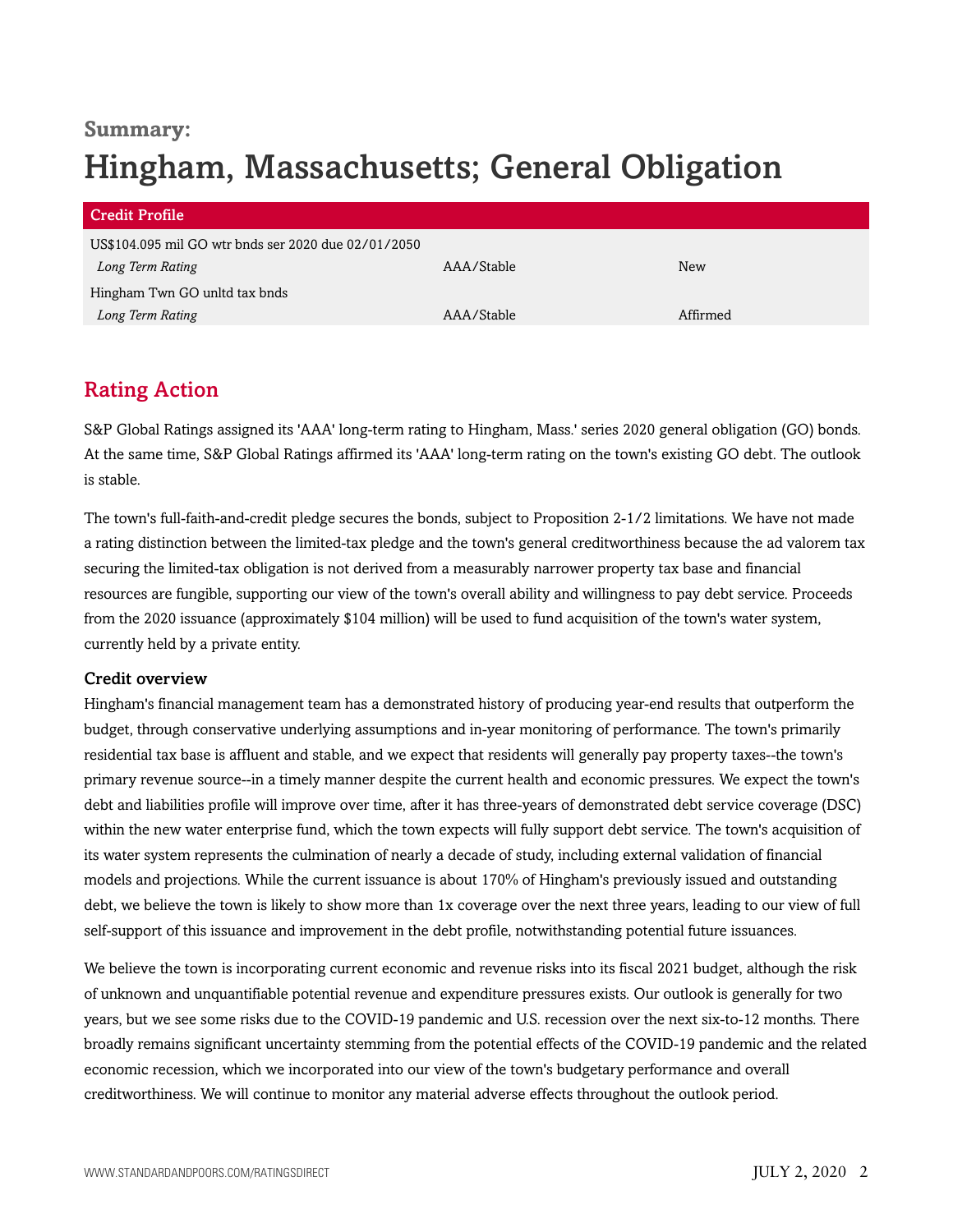Hingham's GO debt is eligible to be rated above the sovereign, because we believe the town can maintain better credit characteristics than the U.S. in a stress scenario. Under our "Ratings Above The Sovereign: Corporate And Government Ratings--Methodology And Assumptions" criteria (published Nov. 19, 2013 on RatingsDirect), Hingham has a predominantly locally derived revenue source, with approximately 78.5% of general fund revenue coming from property taxes. The town also has taxing authority and treasury management independent from the federal government.

The long-term rating reflects our view of the following factors for the town:

- Very strong economy, with access to a broad and diverse metropolitan statistical area (MSA);
- Strong management, with good financial policies and practices under our Financial Management Assessment (FMA) methodology;
- Adequate budgetary performance, with operating surpluses in the general fund and at the total governmental fund level in fiscal 2019;
- Very strong budgetary flexibility, with an available fund balance in fiscal 2019 of 31% of operating expenditures;
- Very strong liquidity, with total government available cash at 45.0% of total governmental fund expenditures and 6.4x governmental debt service, and access to external liquidity we consider strong;
- Adequate debt and contingent liability position, with debt service carrying charges at 7.0% of expenditures and net direct debt that is 120.8% of total governmental fund revenue, as well as low overall net debt at less than 3% of market value; and
- Strong institutional framework score.

#### Environmental, social, and governance risks

We analyzed the town's environmental, social, and governance (ESG) risks relative to its economy, management, financial measures, and debt and liability profile. Hingham is a coastal community with substantial waterfront along the Atlantic Ocean. Management recognizes the potential negative effects on the tax base due to sea-level rise and changing weather patterns. The town was designated by the state as a Municipal Vulnerability Preparedness Community, making it eligible to apply for climate resilience grants. Achieving this designation is the result of threat assessment and action planning. The town is working toward improving resilience along its wharf's seawall to protect against storm surge and flooding. It is also coordinating with neighboring communities on land use and other issues related to climate change. We expect the town to continue to revise and implement additional climate action plans. At this time, we do not believe it has outsized risks relative to peers from its environmental risks. Our rating also incorporates our view regarding the indirect risks posed by the COVID-19 pandemic. Absent the implications of COVID-19, we consider the town's social risks in line with those of the sector. We believe its governance risks are in line with our view of the sector standard.

### <span id="page-2-0"></span>Stable Outlook

The stable outlook reflects Hingham's overall financial and managerial strengths, supported by its affluent tax base and participation in a broad and diverse economic area. While we do not anticipate lowering our rating on the town, we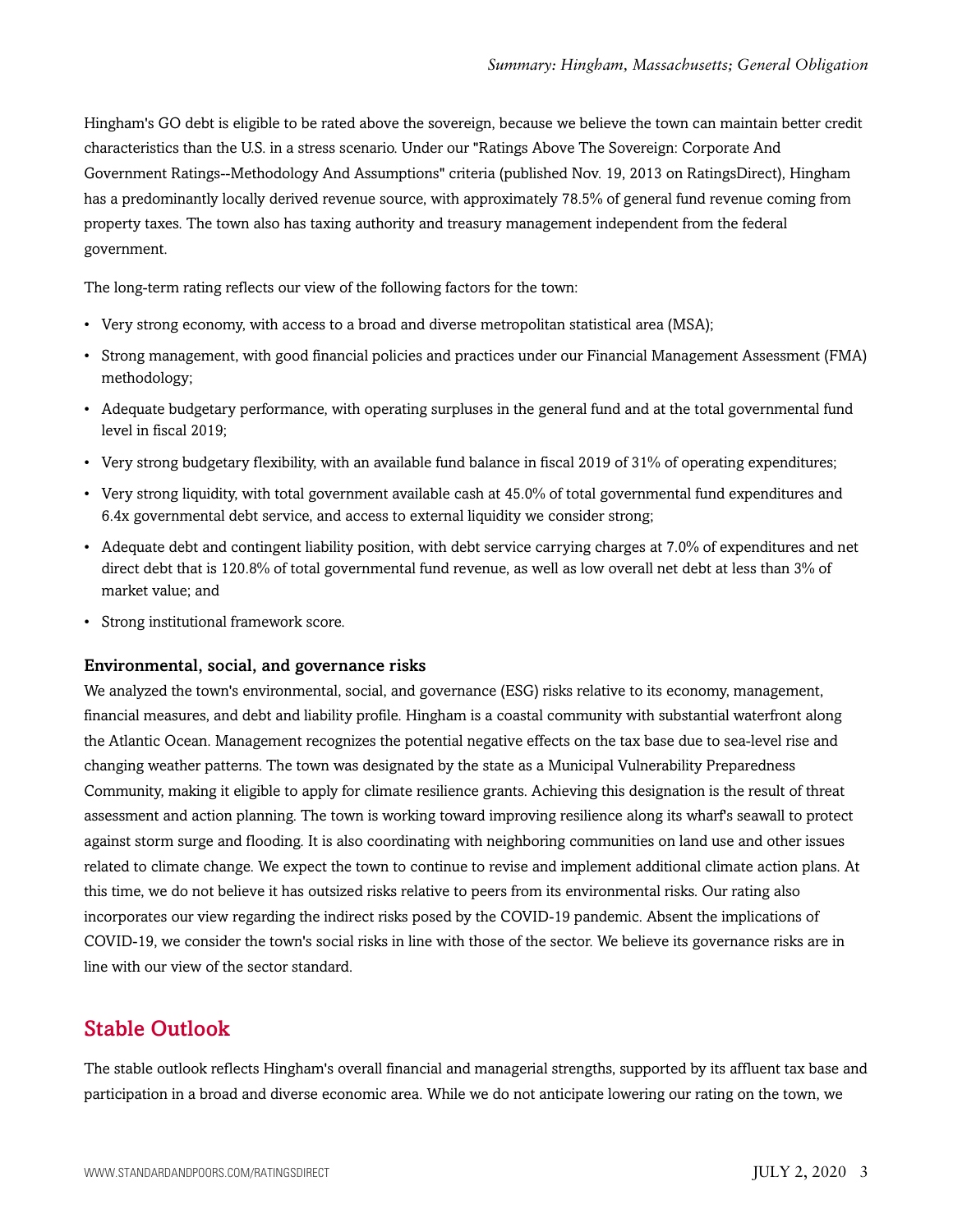could do so if operating performance weakens, leading to reserves falling below 15% of expenditures, or if the town fails to adhere to current management practices and financial policies. Additionally, if its debt and contingent liabilities were to increase due to rising fixed costs or if the current issuance falls materially short of self-supporting, we could lower the rating.

#### Very strong economy

We consider Hingham's economy very strong. The town, with a population of 23,831, is in Plymouth County in the Boston-Cambridge-Newton MSA, which we consider to be broad and diverse. It has a projected per capita effective buying income of 233% of the national level, which we view as extremely high and a positive credit factor and per capita market value of \$313,148. Overall, market value grew by 5.1% over the past year to \$7.5 billion in 2020. The county unemployment rate was 3.0% in 2019.

Hingham is an affluent, coastal community, with residential properties accounting for nearly 90% of total assessed value (AV). Residents can access downtown Boston via the commuter rail and ferry, as well as state highways. While primarily residential, the town has an open-air mall on Derby Street, which continues to thrive. Although recent health and economic pressures could stress some of the businesses, we do not expect material deterioration in the commercial tax base. The town also has industrial property in its southern part, which management continues to examine for possible expansion and development.

We expect Hingham to remain a desirable community in which to reside. Given the strength of the underlying economy as represented in the town's wealth and income factors, with its economic profile further bolstered by participation in the Boston MSA, we do not expect significant deterioration in the tax base. However, a prolonged economic downturn could pressure growth in AV of existing properties and limit new development, potentially pressuring growth in the town's main revenue source. The town does not have significant unused levy capacity, so any growth in the tax levy would require new growth revenues. S&P Global Economics is projecting a slow economic recovery from the COVID-19 recession. (Please see the article, titled "The U.S. Faces A Longer And Slower Climb From The Bottom," published June 25, 2020). While at this time, we do not expect a change in our view of the town's economic profile, we will continue to monitor recessionary effects on its budget and financial performance.

#### Strong management

We view the town's management as strong, with good financial policies and practices under our FMA methodology, indicating financial practices exist in most areas, but that governance officials might not formalize or monitor all of them on a regular basis.

The town has well-embedded financial management policies and practices, which have generated its positive operating results and maintenance of very strong reserves and liquidity. It annually updates a five-year financial forecast, which generally flat-lines growth assumption. However, for fiscal 2021, it produced a detailed financial plan for revising the proposed budget and incorporating projected revenue and expenditure changes in the aftermath of COVID-19 and the ensuing recession. We believe the 2021 financial management plan will minimize fund balance drawdowns and service cuts.

Additional key financial management practices include: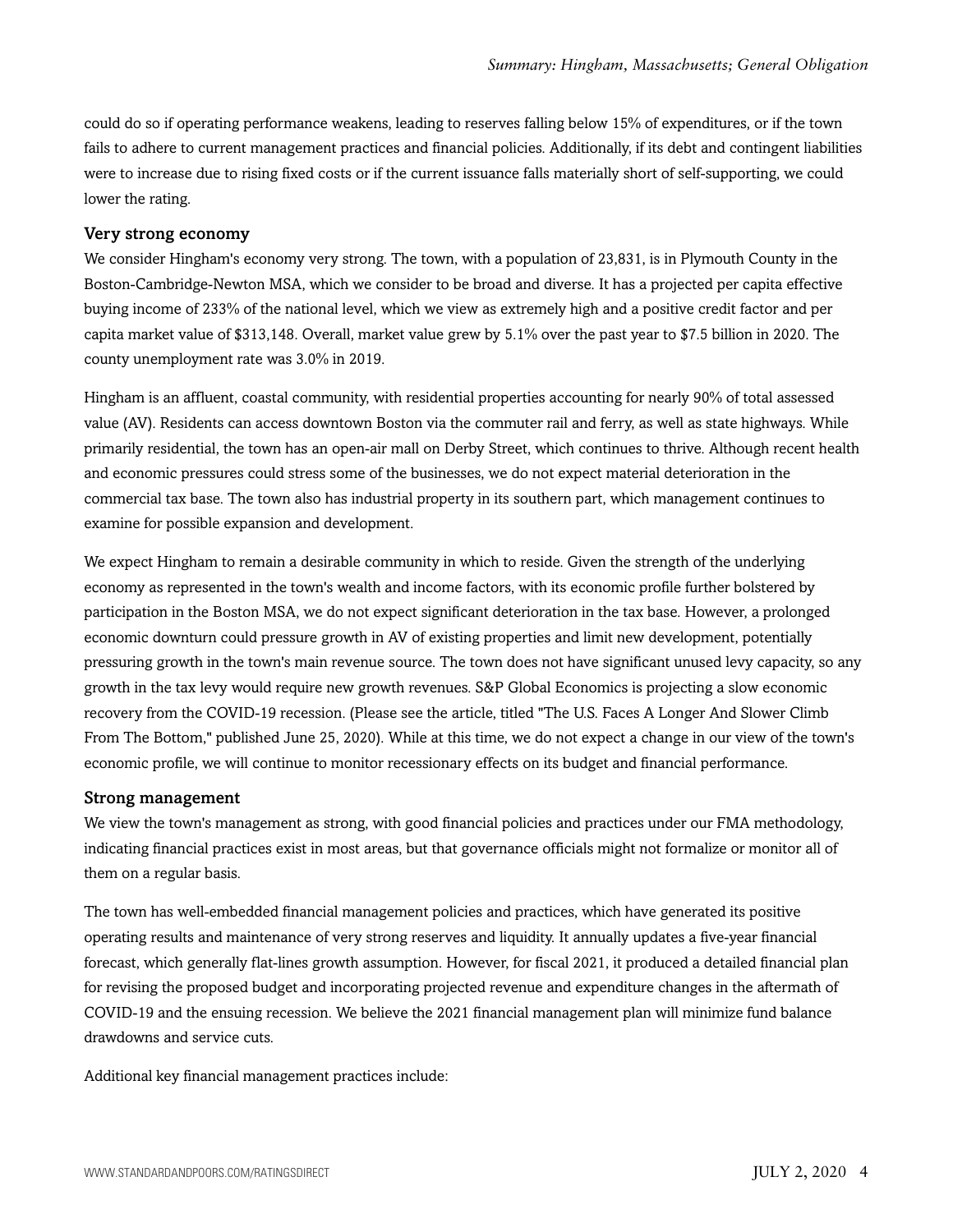- The use of historic revenue and expenditure trends, as well as long-term financial forecasts when determining the town's revenue and expenditure assumptions;
- Monthly board reviews of budget-to-actual performance;
- The ability to amend the budget midyear at town meeting;
- An annually updated, five-year capital improvement plan that outlines specific projects and funding sources.

Other financial policies for the town include formal investment, debt management, and reserve policies. The town adopted state guidelines for its investment management policy, and reports investment holdings quarterly to the board. Its debt policy limits annual debt service, outlines how to incorporate budgetary savings from declining debt service, and prescribes forecasting and reporting for future debt issuances. The town's policy sets an unassigned fund balance target of 16%-20% of expenditures and outlines uses of reserves if above 20%.

#### Adequate budgetary performance

Hingham's budgetary performance is adequate, in our opinion. The town had operating surpluses of 2.4% of expenditures in the general fund and 2.3% across all governmental funds in fiscal 2019. General fund operating results of the town have been stable over the last three years, with results of 2.7% in 2018 and 0.9% in 2017.

The town produced positive operating results over the past three years. We understand management projects another surplus operating result of about \$1.5 million, on a GAAP basis, in fiscal 2020. However, due to the sudden rapid economic deterioration, our assessment incorporates heightened near-term uncertainty that exists due to the recessionary pressures related to the COVID-19 pandemic and resulting financial pressures. Hingham's budgetary performance assessment as it enters fiscal 2021 is adequate, in our opinion, adjusting for potential revenue and expenditure pressures in an uncertain economic environment.

The fiscal 2021 budget includes a \$3.3 million budgeted use of reserves, as the town looks to maintain services while addressing potential revenue shortfalls relative to recent fiscal years. It based the budgeted reserve amount on actual nonproperty tax collections through May 2020 and trends from the last recession. We note that with this issuance, the general fund is to be repaid \$1.9 million from the issuance for prior indirect costs associated with the transaction, and consequently, management does not anticipate drawing the full \$3.3 million. A \$3.3 million drawdown would represent approximately 3.0% of budgeted expenditures, or about 2.9% of 2019 audited expenditures. We note that in fiscal 2018, the town added \$3 million to reserves, and in 2019 added \$2.8 million. While fiscal years 2017 and 2016 added smaller amounts to reserves, we believe the town's history of outperforming its budget suggests it is unlikely to draw down the full budgeted amount, particularly given the high income and wealth factors and its high reliance on property taxes.

In fiscal years 2017-2019, Hingham collected more than 99% of its levy in the current year. While we believe a portion of its budgeted property tax collections could be delayed in fiscal 2021, we expect the town will receive the predominance of its primary revenue source in a timely manner. In fiscal 2019, audited general fund operating revenue was primarily property taxes (71%), intergovernmental (9.6%), and motor vehicle excise tax (4.1%). The state pass-through payment for the teachers' retirement system accounted for an additional 9.7% of GAAP operating revenues. We expect motor vehicle excise tax, along with other local source revenues, are most likely to decline in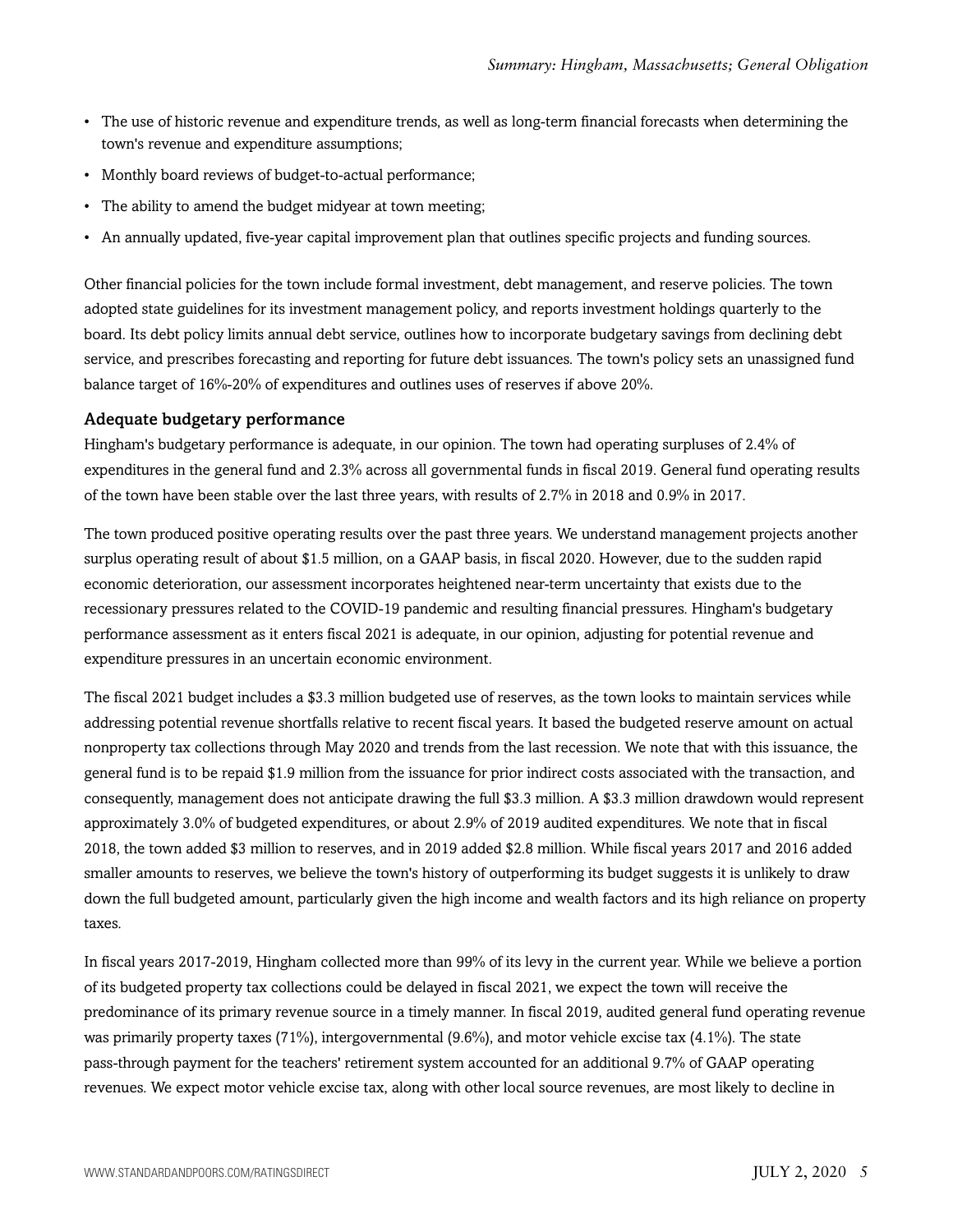fiscal 2021. The budget reduces motor vehicle and other excise taxes, intergovernmental, and departmental revenues, while increasing the budgeted tax levy. We believe management is operating with realistic assumptions and has incorporated potential revenue volatility into the budget through its budgeted use of reserves. However, we adjusted performance to account for the uncertain health and economic environment, likely to lead to revenue declines and a potential decline in the town's budgetary performance over the next few years.

#### Very strong budgetary flexibility

Hingham's budgetary flexibility is very strong, in our view, with an available fund balance in fiscal 2019 of 31% of operating expenditures, or \$36.2 million.

The town added to available reserves in each of the last five fiscal years, with an anticipated addition in 2020. Despite the budgeted use of reserves in fiscal 2021, we do not expect a material deterioration in available reserve or flexibility profiles, given the current high reserve levels.

#### Very strong liquidity

In our opinion, Hingham's liquidity is very strong, with total government available cash at 45.0% of total governmental fund expenditures and 6.4x governmental debt service in 2019. In our view, the town has strong access to external liquidity if necessary.

We adjusted Hingham's cash ratios to exclude cash we believe is not readily available for liquidity purposes. We believe the town has demonstrated strong market access through its frequent issuances of GO debt for capital project needs. Hingham does not have any variable-rate or direct-purchase debt, or any financial provisions with repayment provisions that could accelerate. While the town could face some variability in tax collections due to the current economic environment, we do not expect material pressure from delayed collections.

#### Adequate debt and contingent liability profile

In our view, Hingham's debt and contingent liability profile is adequate. Total governmental fund debt service is 7.0% of total governmental fund expenditures, and net direct debt is 120.8% of total governmental fund revenue. Overall net debt is low at 2.2% of market value, which is, in our view, a positive credit factor. We calculate the ten-year amortization at 35%, which we expect will improve when the town permanently finances its outstanding bond anticipation note. However, given the size and length of the current issuance, we do not expect amortization to materially improve within the next several years.

Prior to moving forward with the plan to acquire the water system, the town undertook multiple years of studies, which external tax professionals and consultants validated, to ensure the system remains wholly ratepayer supported. The financial models include regular rate increases that align with historic practices, increased capital investment, and payments-in-lieu of taxes (PILOTs) to the underlying municipalities, all while maintaining at least 1x DSC through the first ten years.

While we rate the issuance to the town's GO pledge, S&P Global Ratings will net from its total direct debt calculation that enterprise debt with demonstrated coverage through user charges. We expect that the new water enterprise fund will maintain at least 1x coverage, but without three years of demonstrated coverage in the new operating environment, we did not net this issuance from our calculation of total direct debt, which we currently calculate at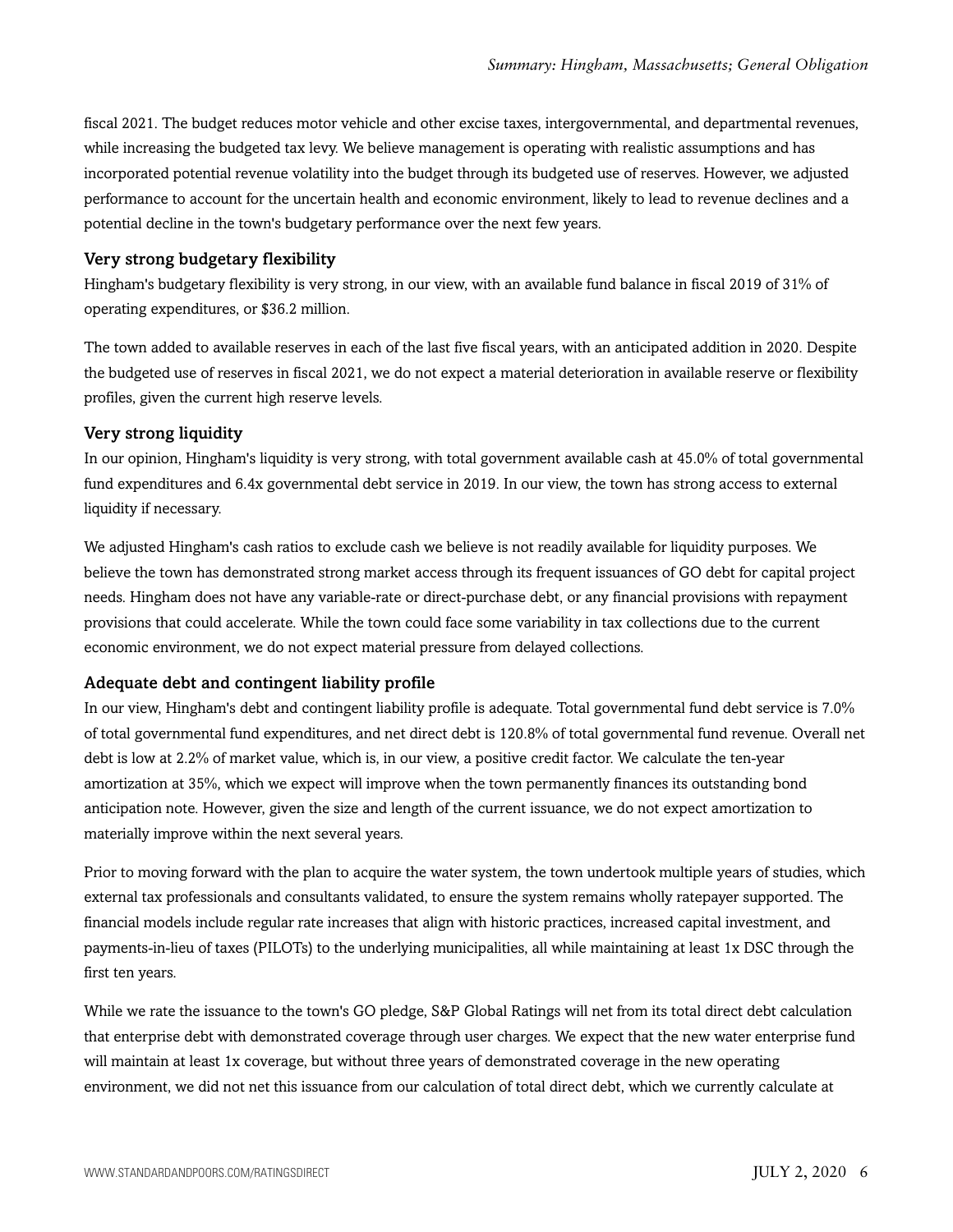about \$164.6 million, including capital leases. The town does not currently have any long-term enterprise debt, as it accounts for sewer debt in a governmental special revenue fund. We estimate that net of the current issuance, Hingham's overall net debt is approximately \$60.5 million, or 37% of total governmental funds revenue, which, combined with the current carrying charge, is a level we consider strong.

We understand the town is exploring a public safety building, an elementary school, and senior center projects that could result in additional new-money debt issuances, although these are in the initial feasibility stages and any debt issuance is several years away. It is unclear at this time if these projects will offset any expected improvement in our view of the town's total direct debt as the water fund demonstrates partial or full self-support, or if the governmental funds carrying charge will materially increase. Currently, we do not expect to revise our view of the debt and liabilities profile, but our view could improve with demonstrated self-support of this issuance and clarity on the projects outside the current outlook period.

#### Pension and other postemployment benefits

- We do not view the town's retirement liabilities or carrying costs as a credit pressure at this time.
- However, while we believe the use of an actuarially determined contribution (ADC) is positive, we believe some of the underlying pension assumptions could lead to cost volatility and increases.
- The town is prefunding its other postemployment benefit (OPEB) liability, but pays costs on a pay-as-you-go basis.

The town participates in the following retirement plans:

- Hingham Contributory Retirement System: 67.8% funded, \$51.6 million net pension liability (NPL)
- Massachusetts Teachers Retirement System (MTRS): 54.0% funded, no liability attributable to the town
- Single employer defined-benefit health care plan (OPEB): 18.5% funded, \$69.9 million net OPEB liability

The town and municipal light plant account for approximately 94% of the Hingham pension plan's total unfunded liability. The plan did not meet either our static or minimum funding progress metrics in the most recent year, indicating it is neither fully addressing current costs nor making progress in funding the NPL. We believe the plan's 7.5% discount rate and could lead to contribution volatility and the level-percent basis will lead to escalating costs. Additionally, we believe the assumed salary increases of greater than 4% could result in cost escalation. We view the closed amortization period, with 15 years remaining, positively. The town makes the full ADC annually. Hingham's combined required pension and actual OPEB contributions totaled 7.6% of total governmental fund expenditures in 2019. Of that amount, 4.0% represented required contributions to pension obligations, and 3.6% represented OPEB payments. The town's pay-as-you-go OPEB cost was approximately \$3.6 million, with a total contribution of \$4.8 million. In 2019, it paid about 81% of the OPEB required contribution.

While we do not believe retirement costs are currently pressuring the town's budget, if cost increases outpace budgetary growth, we could view total retirement carrying charge as elevated in the future. Additionally, if the town does not continue to make progress in funding its pension and OPEB liabilities, we could also revise our view of its plan to address them.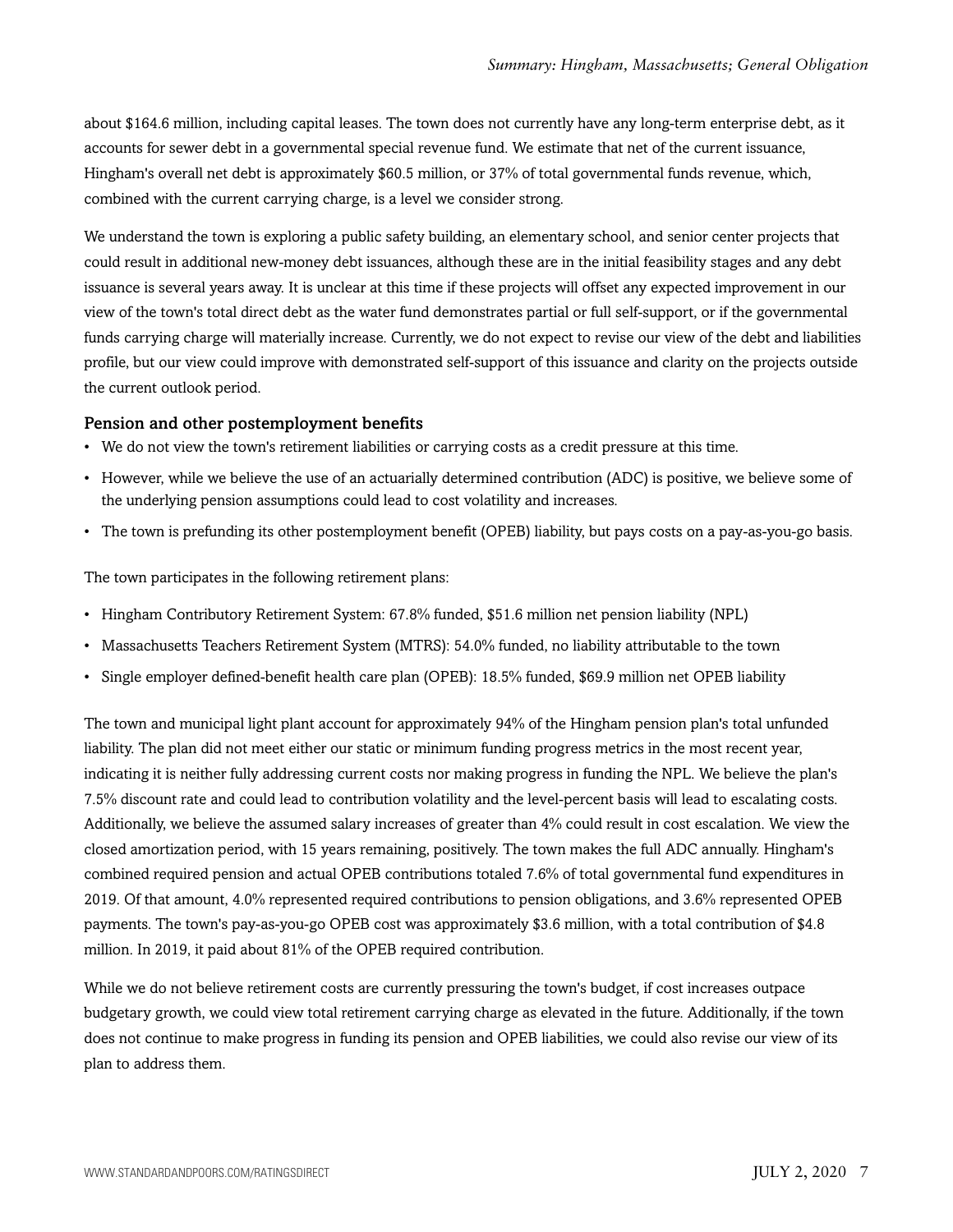#### Strong institutional framework

<span id="page-7-0"></span>The institutional framework score for Massachusetts municipalities is strong.

## Related Research

- S&P Public Finance Local GO Criteria: How We Adjust Data For Analytic Consistency, Sept. 12, 2013
- Criteria Guidance: Assessing U.S. Public Finance Pension And Other Postemployment Obligations For GO Debt, Local Government GO Ratings, And State Ratings, Oct. 7, 2019
- Through The ESG Lens 2.0: A Deeper Dive Into U.S. Public Finance Credit Factors, April 28, 2020

Certain terms used in this report, particularly certain adjectives used to express our view on rating relevant factors, have specific meanings ascribed to them in our criteria, and should therefore be read in conjunction with such criteria. Please see Ratings Criteria at www.standardandpoors.com for further information. Complete ratings information is available to subscribers of RatingsDirect at www.capitaliq.com. All ratings affected by this rating action can be found on S&P Global Ratings' public website at www.standardandpoors.com. Use the Ratings search box located in the left column.